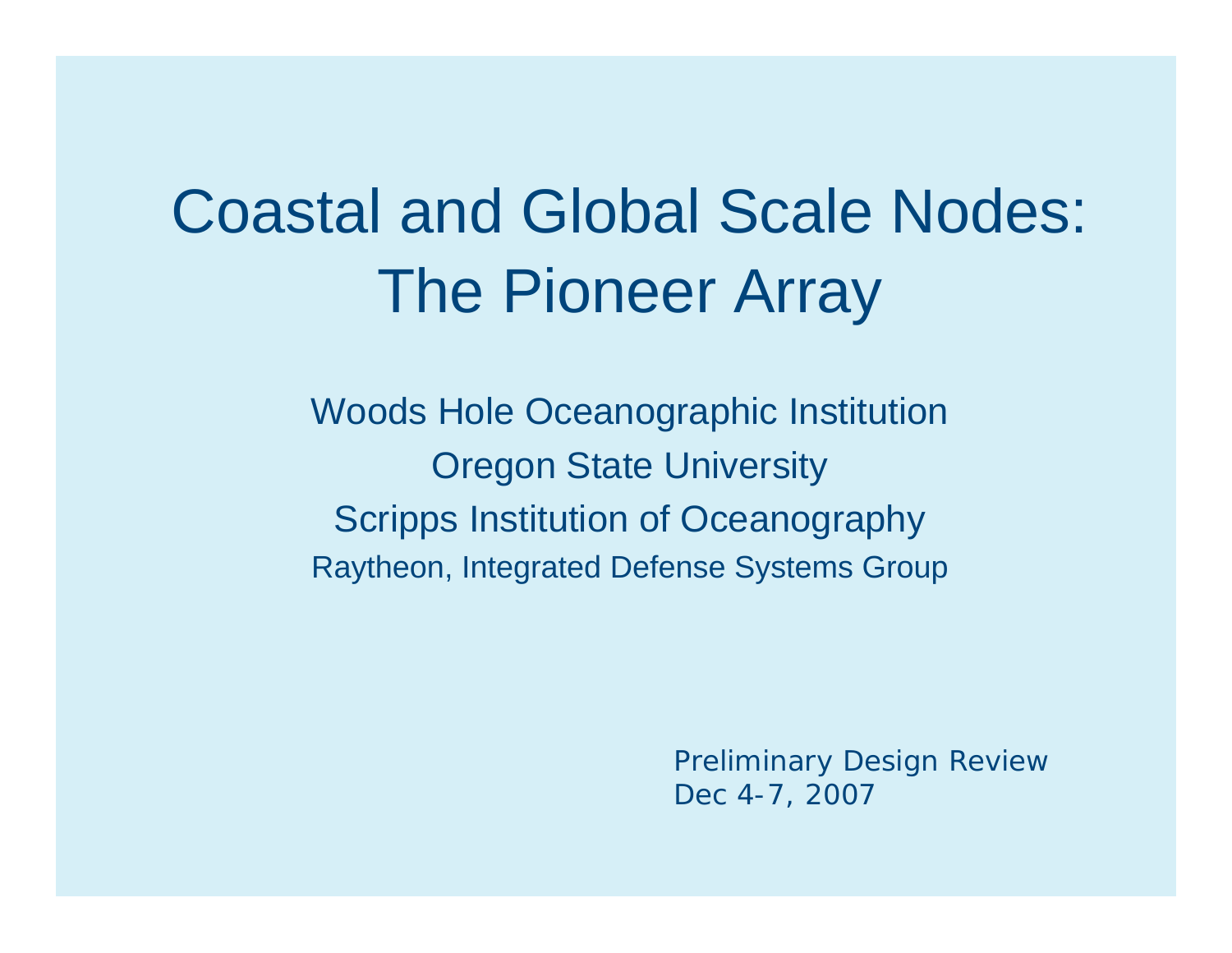### OOI Coastal Science Themes

- Ocean-Atmosphere Exchange
- Climate Variability and Ecosystems
- Mixing and Biophysical Interactions
- Coastal Ocean Dynamics and Ecosystems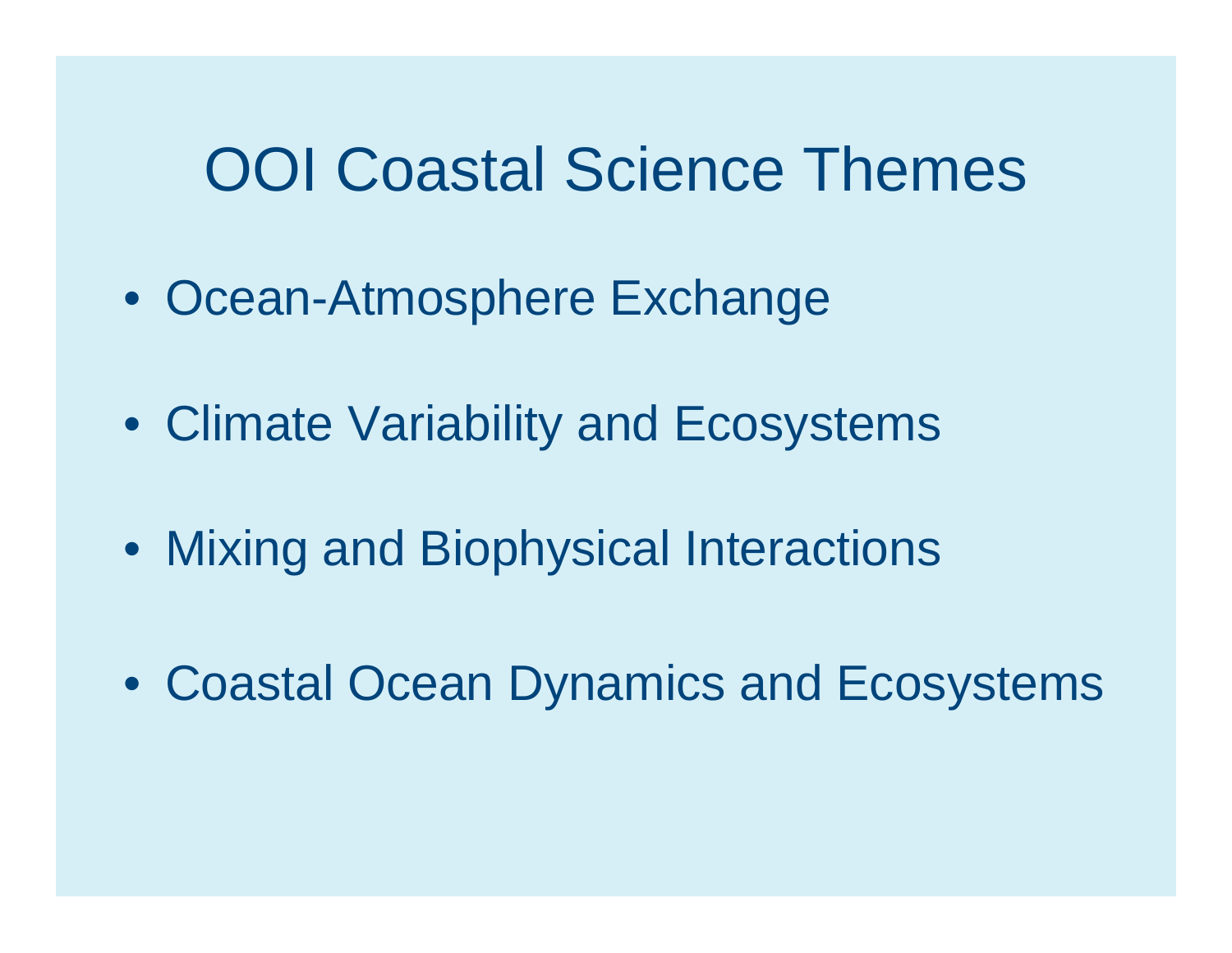### OOI Coastal Science Themes

- Ocean-Atmosphere Exchange
	- Focus: Role of extreme forcing events
- Climate Variability and Ecosystems
	- Focus: Role of coastal ocean in CO2 cycle
- Mixing and Biophysical Interactions  $\mathcal{L}_{\mathcal{A}}$ Focus: Relationship to primary productivity
- Coastal Ocean Dynamics and Ecosystems
	- Focus: Coupled physical-biochemical processes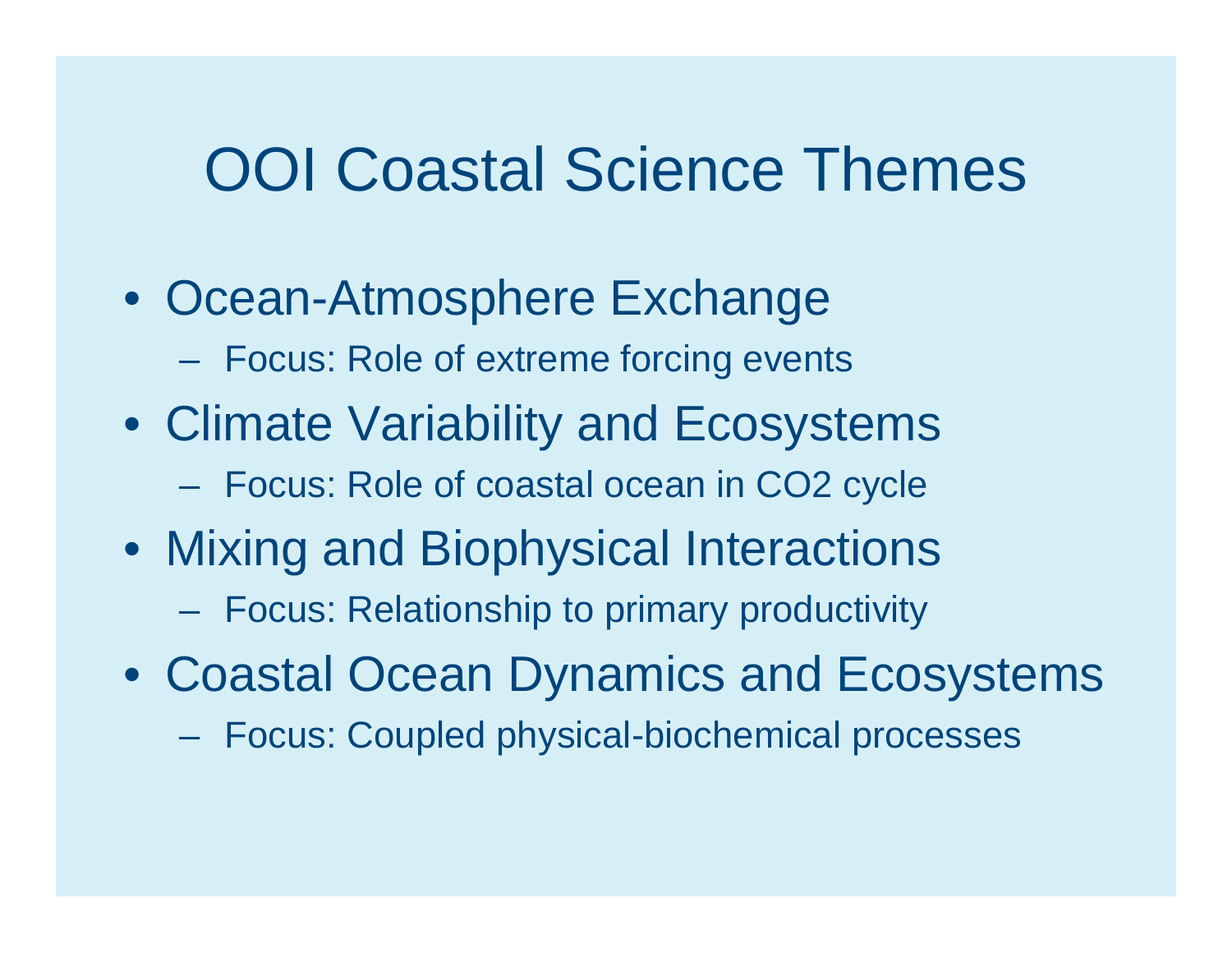### MAB Pioneer Science Goals

How do shelf/slope exchange processes structure the physics, chemistry, and biology of continental shelves?

What are the processes leading to the large heat, salt, nutrient. and carbon fluxes across the mid-**Atlantic Bight shelf**break front?

What is the relationship between the variability in the shelfbreak frontal jet and along-front structure in phytoplankton distributions?

What aspects of interannual variability (e.g., stratification, offshore circulation patterns, jet velocities, wind forcing) are most important for modulating shelf/slope exchange of dissolved and particulate materials?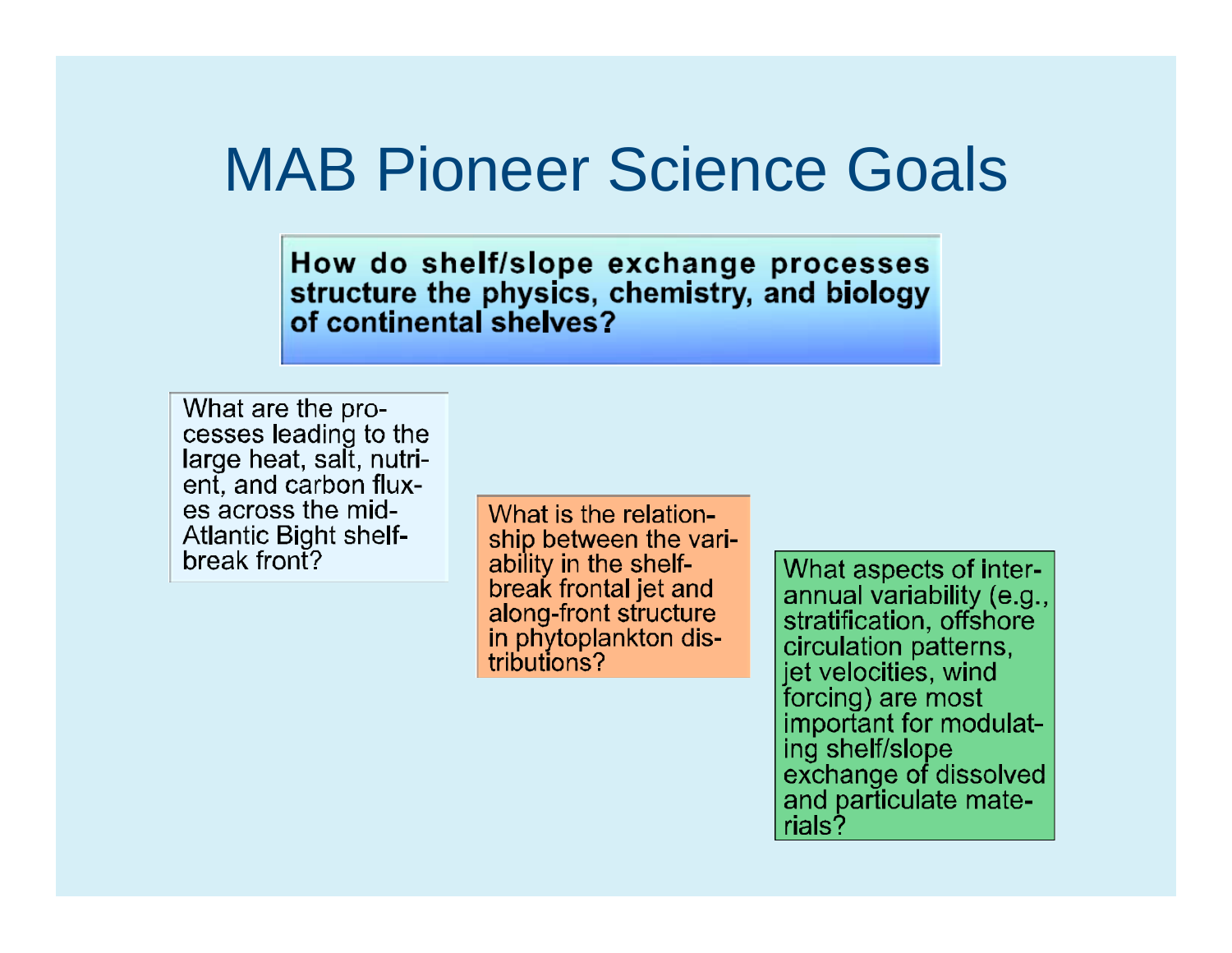#### • Air-Sea Interface

|                      | <b>Example</b> |                              |                                   |  |  |
|----------------------|----------------|------------------------------|-----------------------------------|--|--|
| <b>Measurement</b>   | <b>Sensor</b>  | <b>Platform</b>              | <b>Comments</b>                   |  |  |
| surface fluxes       |                | central, inshore and         | Nearby NDBC buoys will supplement |  |  |
| (bulk)               | <b>ASIMET</b>  | offshore EOM buoys           | Pioneer Array meteorology         |  |  |
| surface fluxes       |                | central, inshore and         | direct measurement of momentum    |  |  |
| (direct covariance)  | <b>LP-DCFS</b> | offshore EOM buoys           | and buoyancy fluxes               |  |  |
| air-sea              |                |                              | simultaneous measurement of       |  |  |
| CO <sub>2</sub> flux |                | PMEL/Sabine central EOM buoy | air-side and water-side pCO2      |  |  |
| surface wave spectra |                | PSI/Neptune central EOM buoy | motion sensors in buoy hull       |  |  |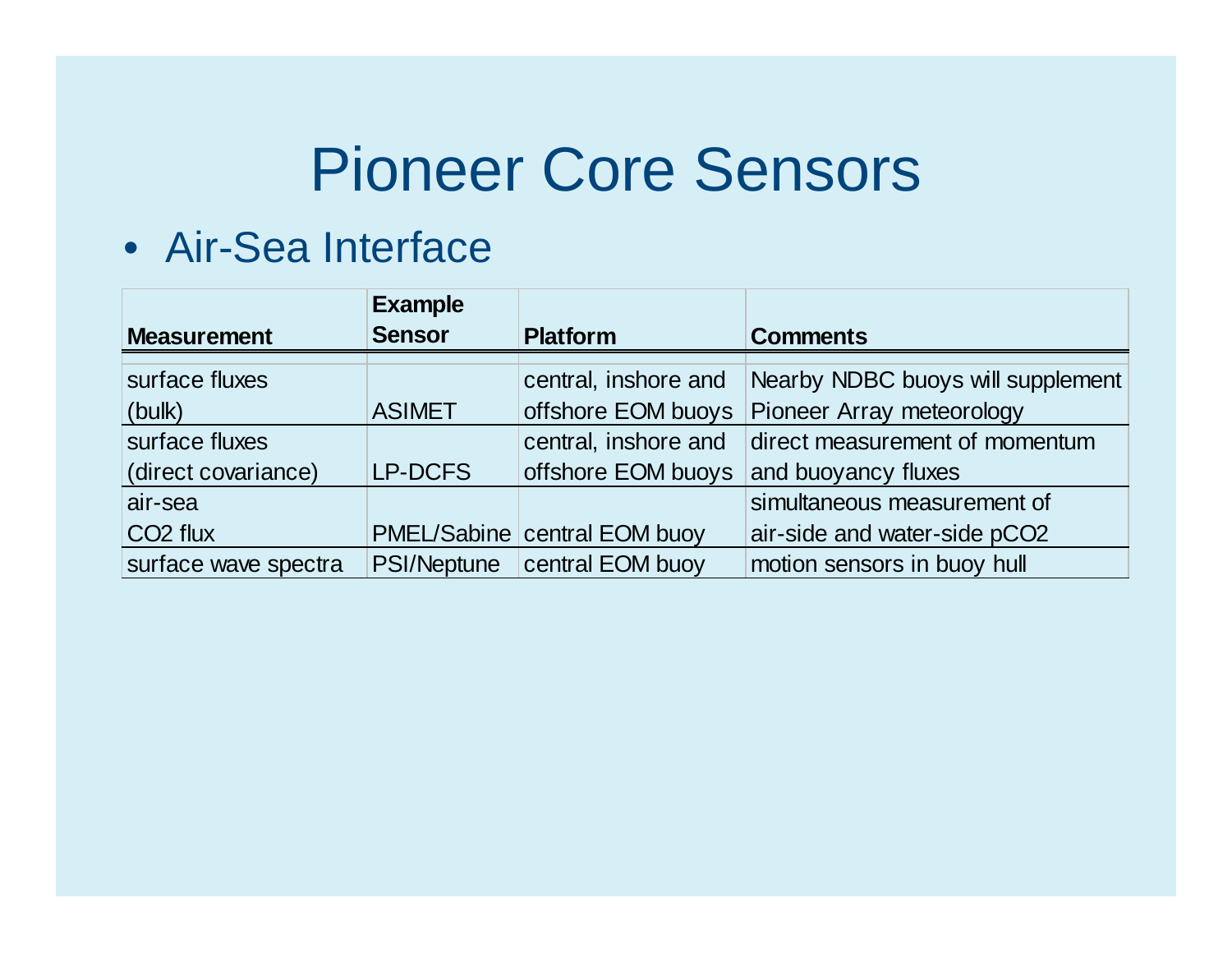#### • Ocean Surface Boundary Layer

|                     | <b>Example</b>   |                      |                   |
|---------------------|------------------|----------------------|-------------------|
| <b>Measurement</b>  | <b>Sensor</b>    | <b>Platform</b>      | <b>Comments</b>   |
|                     |                  |                      |                   |
| temperature and     |                  | central, inshore and |                   |
| conductivity        | Seabird          | offshore EOMs        | 5 m below surface |
|                     |                  | central, inshore and |                   |
| mean currents       | <b>Nortek</b>    | offshore EOMs        | 5 m below surface |
|                     |                  | central, inshore and |                   |
| dissolved oxygen    | Seabird,         | offshore EOMs        | 5 m below surface |
|                     |                  | central, inshore and |                   |
| pH                  | Seabird          | offshore EOMs        | 5 m below surface |
| optical attenuation | <b>Wetlabs</b>   | central, inshore and |                   |
| and absorption      | $AC-9$           | offshore EOMs        | 5 m below surface |
|                     | <b>Satlantic</b> | central, inshore and |                   |
| spectral irradiance | <b>OCR-507</b>   | offshore EOMs        | 5 m below surface |
|                     | <b>Satlantic</b> | central, inshore and |                   |
| nitrate             | <b>ISUS</b>      | offshore EOMs        | 5 m below surface |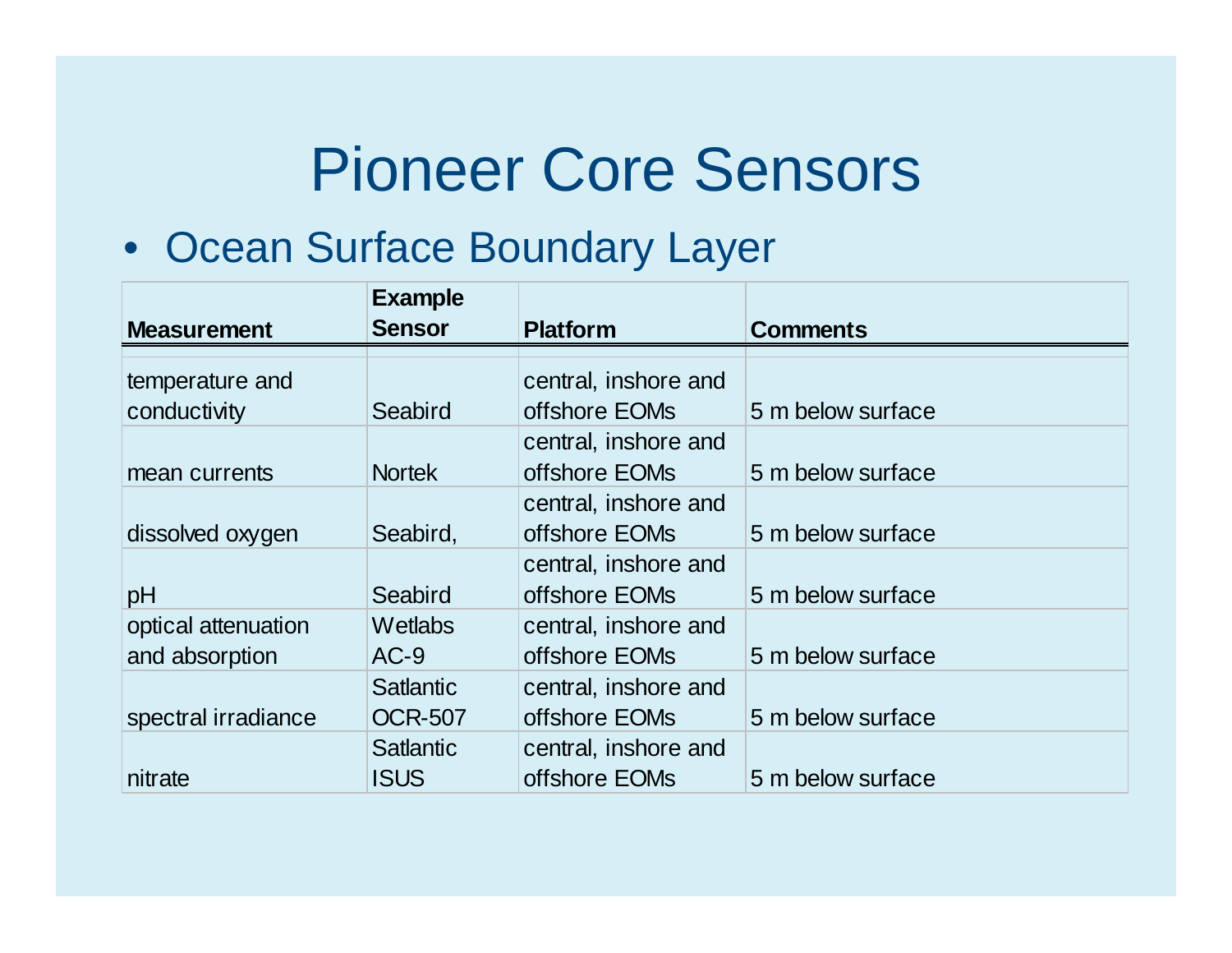#### • Water Column - Profilers

|                       | <b>Example</b>   |                                                  |                                   |  |  |
|-----------------------|------------------|--------------------------------------------------|-----------------------------------|--|--|
| <b>Measurement</b>    | <b>Sensor</b>    | <b>Platform</b>                                  | <b>Comments</b>                   |  |  |
| temp, conductivity    | Seabird          | winched profilers<br>2 m above bottom to surface |                                   |  |  |
|                       | Seabird          | moored profilers                                 | near bottom to 15 m below surface |  |  |
| mean currents         | <b>ADCP</b>      | winched profiler base                            | near bottom to near surface       |  |  |
|                       | <b>ADCP</b>      | moored profiler base                             | near bottom to near surface       |  |  |
| turbulent velocities  | 3D ACM           | winched profilers                                | 2 m above bottom to surface       |  |  |
|                       | 3D ACM           | moored profilers                                 | near bottom to 15 m below surface |  |  |
| dissolved oxygen      | Seabird,         | winched profilers                                | 2 m above bottom to surface       |  |  |
|                       | Seabird          | moored profilers                                 | near bottom to 15 m below surface |  |  |
| pH                    | Seabird          | winched profilers                                | 2 m above bottom to surface       |  |  |
|                       | Seabird          | moored profilers                                 | near bottom to 15 m below surface |  |  |
| optical atten, absorp | $AC-9$           | winched profilers                                | 2 m above bottom to surface       |  |  |
| Chl & CDOM fluoresc,  | Wetlabs          |                                                  |                                   |  |  |
| optical backscatter   | Eco-Puck         | winched profilers                                | 2 m above bottom to surface       |  |  |
|                       | Wetlabs          | moored profilers                                 | near bottom to 15 m below surface |  |  |
| spectral irradiance   | <b>Satlantic</b> | winched profilers                                | 2 m above bottom to surface       |  |  |
| nitrate               | <b>ISUS</b>      | winched profilers                                | 2 m above bottom to surface       |  |  |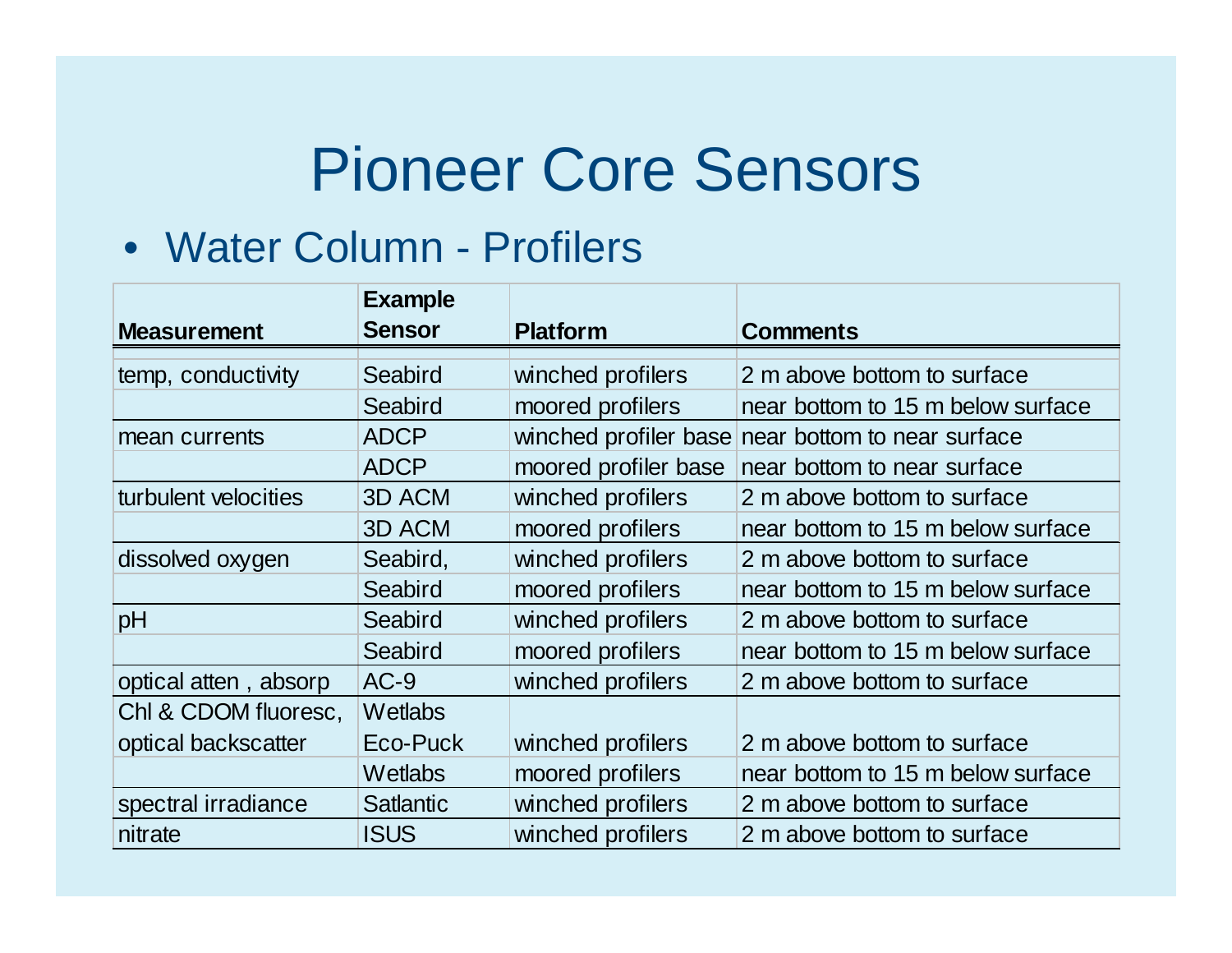#### • Water Column – Mobile Platforms

|                       | <b>Example</b> |                        |                               |
|-----------------------|----------------|------------------------|-------------------------------|
| <b>Measurement</b>    | <b>Sensor</b>  | <b>Platform</b>        | <b>Comments</b>               |
| temp, cond, press     | Seabird        | gliders                | saw-tooth transects to 1500 m |
|                       | Seabird        | <b>AUV<sub>s</sub></b> | saw-tooth transects to 500 m  |
| mean currents         | <b>Nortek</b>  | gliders                | saw-tooth transects to 1500 m |
|                       | <b>ADCP</b>    | <b>AUV<sub>s</sub></b> | saw-tooth transects to 500 m  |
| dissolved oxygen      | Seabird,       | gliders                | saw-tooth transects to 1500 m |
|                       | Aanderaa       | <b>AUV<sub>s</sub></b> | saw-tooth transects to 500 m  |
| Chl, CDOM fluoresc.,  | <b>Wetlabs</b> |                        |                               |
| optical backscatter   | Eco-Puck       | gliders                | saw-tooth transects to 1500 m |
|                       | <b>Wetlabs</b> | <b>AUV<sub>s</sub></b> | saw-tooth transects to 500 m  |
| nutrients             |                |                        |                               |
| (NO2, NO3, PO4, SiO4) | <b>SubChem</b> | <b>AUVs</b>            | saw-tooth transects to 1500 m |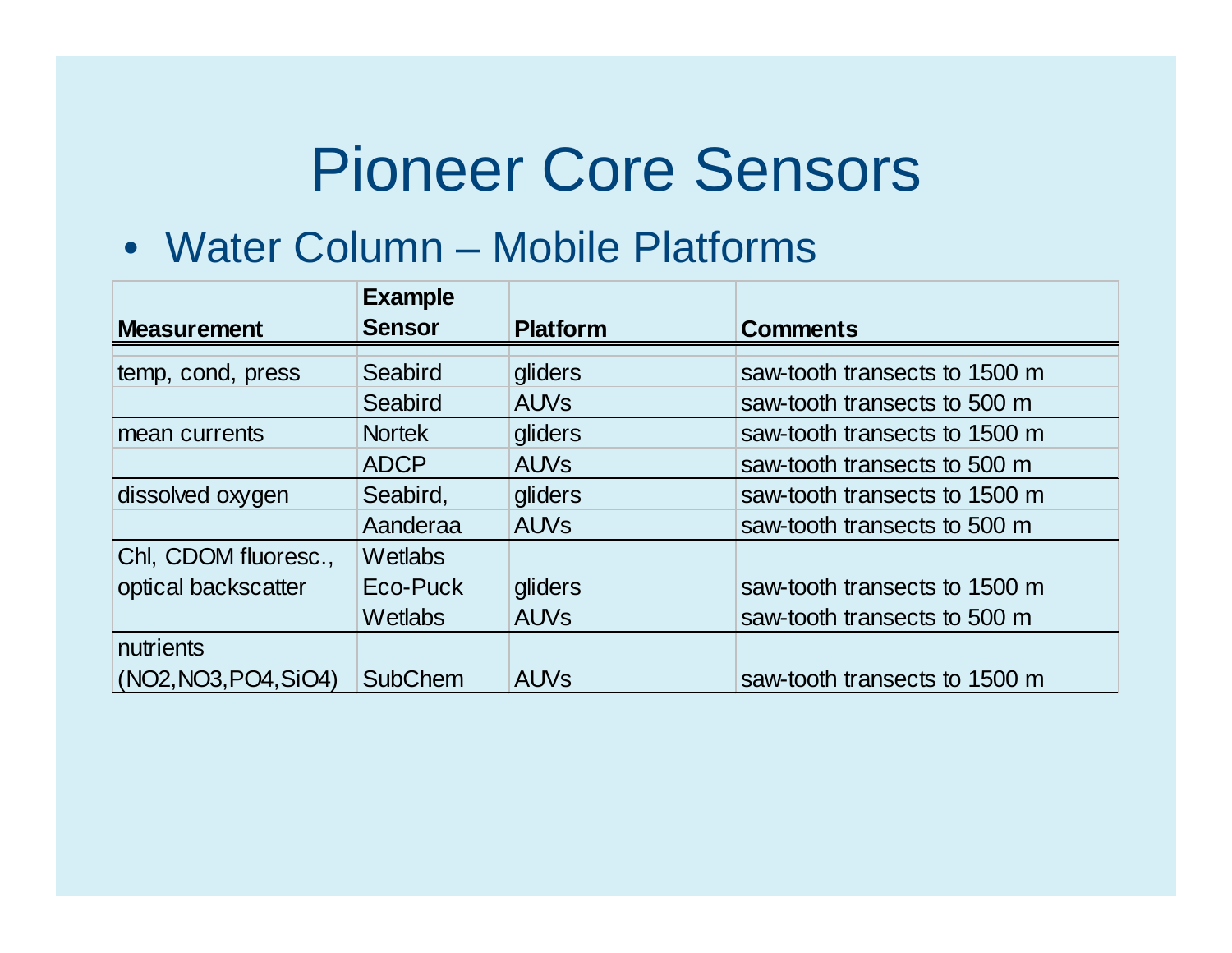#### • Ocean Bottom Boundary Layer

| <b>Measurement</b> | <b>Example</b><br><b>Sensor</b> | <b>Platform</b>      | <b>Comments</b>  |  |
|--------------------|---------------------------------|----------------------|------------------|--|
| temperature and    |                                 | central, inshore and |                  |  |
| conductivity       | Seabird                         | offshore MFNs        | 2 m above bottom |  |
| high-precision     |                                 | central, inshore and |                  |  |
| pressure           | Seabird                         | offshore MFNs        | 2 m above bottom |  |
|                    |                                 | central, inshore and |                  |  |
| mean currents      | <b>Nortek</b>                   | offshore MFNs        | 2 m above bottom |  |
|                    |                                 | central, inshore and |                  |  |
| dissolved oxygen   | Seabird,                        | offshore MFNs        | 2 m above bottom |  |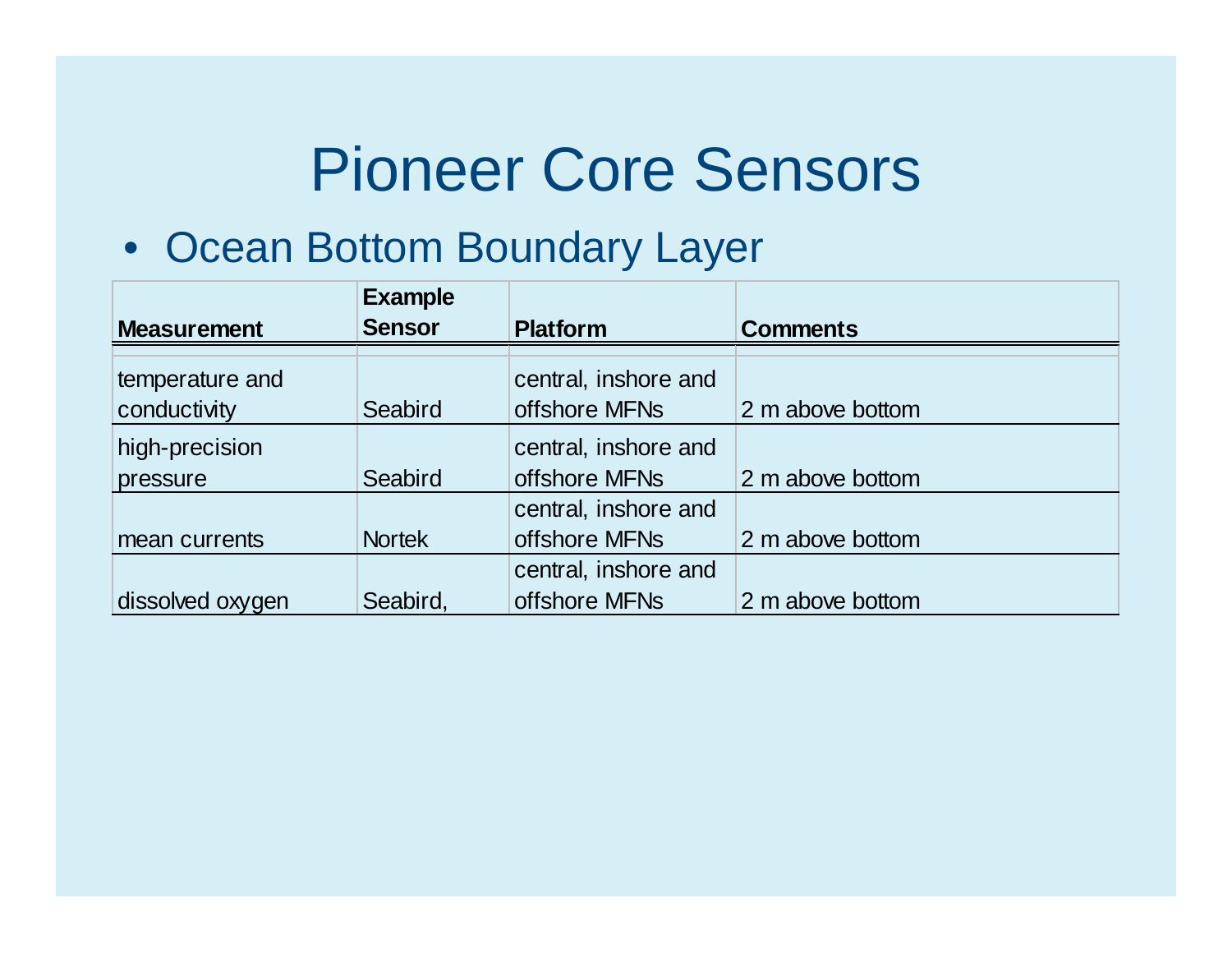### Pioneer Core Sensor Summary

| <b>PIONEER</b><br><b>CORE SENSORS</b> | air-sea<br>interface | surface<br>bndry<br>layer | water<br>column<br>profiling | water<br>column<br>mobile | bottom<br>bndry<br>layer |
|---------------------------------------|----------------------|---------------------------|------------------------------|---------------------------|--------------------------|
| surface flux (bulk)                   | X                    |                           |                              |                           |                          |
| surface flux (direct)                 | X                    |                           |                              |                           |                          |
| surface waves                         | X                    |                           |                              |                           |                          |
| CO <sub>2</sub> flux                  | X                    |                           |                              |                           |                          |
| temperature                           |                      | X                         | X                            | X                         | X                        |
| conductivity                          |                      | X                         | X                            | X                         | X                        |
| currents                              |                      | X                         | X                            | X                         | X                        |
| dissolved oxygen                      |                      | X                         | X                            | X                         | X                        |
| pressure                              |                      |                           | X                            | X                         | X                        |
| ChI/CDOM/bb                           |                      |                           | X                            | X                         |                          |
| рH                                    |                      | X.                        | X                            |                           |                          |
| optical atten/absorp                  |                      | X                         | X                            |                           |                          |
| irradiance                            |                      | X                         | X                            |                           |                          |
| nitrate                               |                      | X                         | X                            |                           |                          |
| turb velocity                         |                      |                           | X                            |                           |                          |
| N02, N03, P04, SiO4                   |                      |                           |                              | X                         |                          |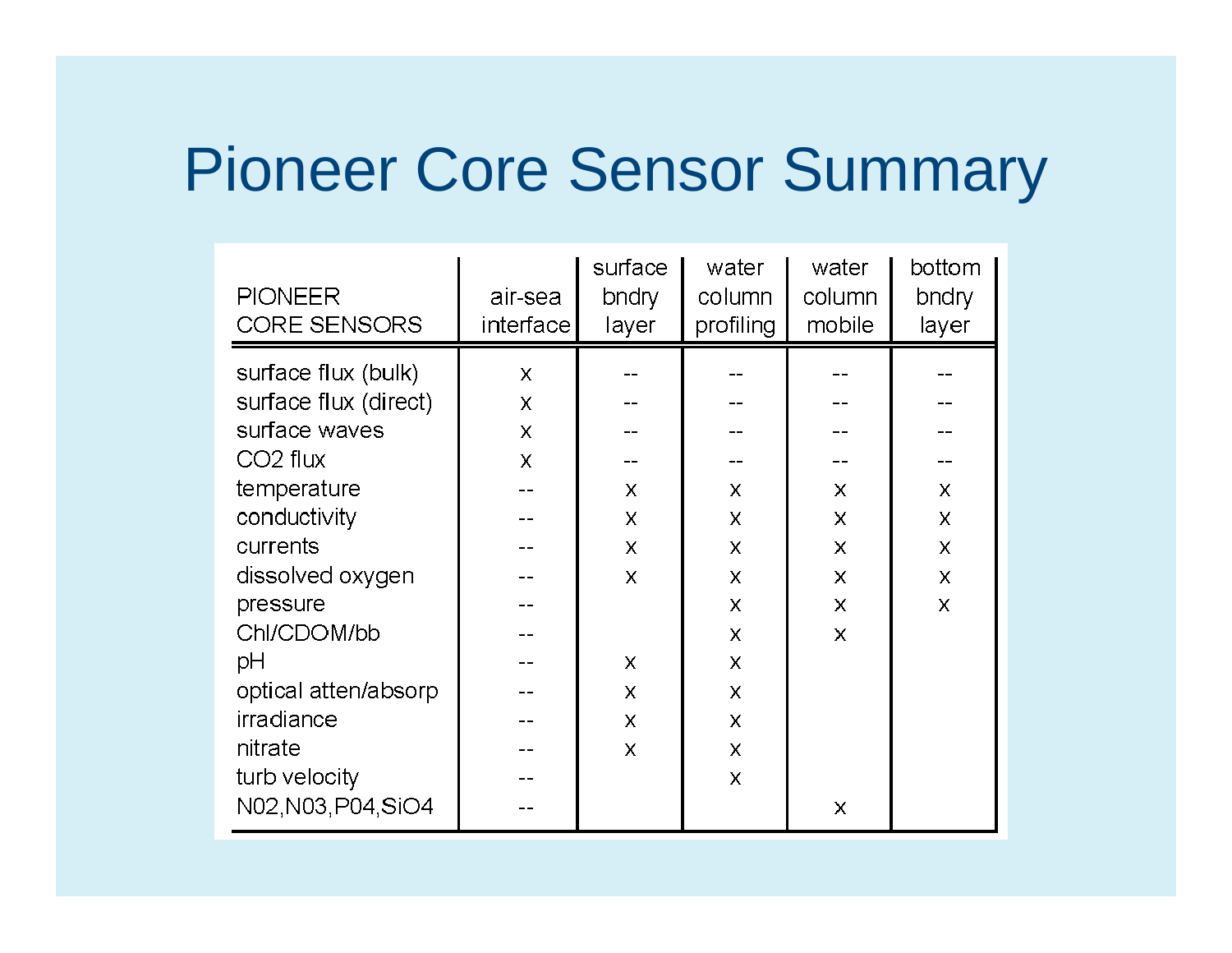## CSN SUR Trace Summary

 $\bullet$ 32 of 38 science requirements met with core sensors

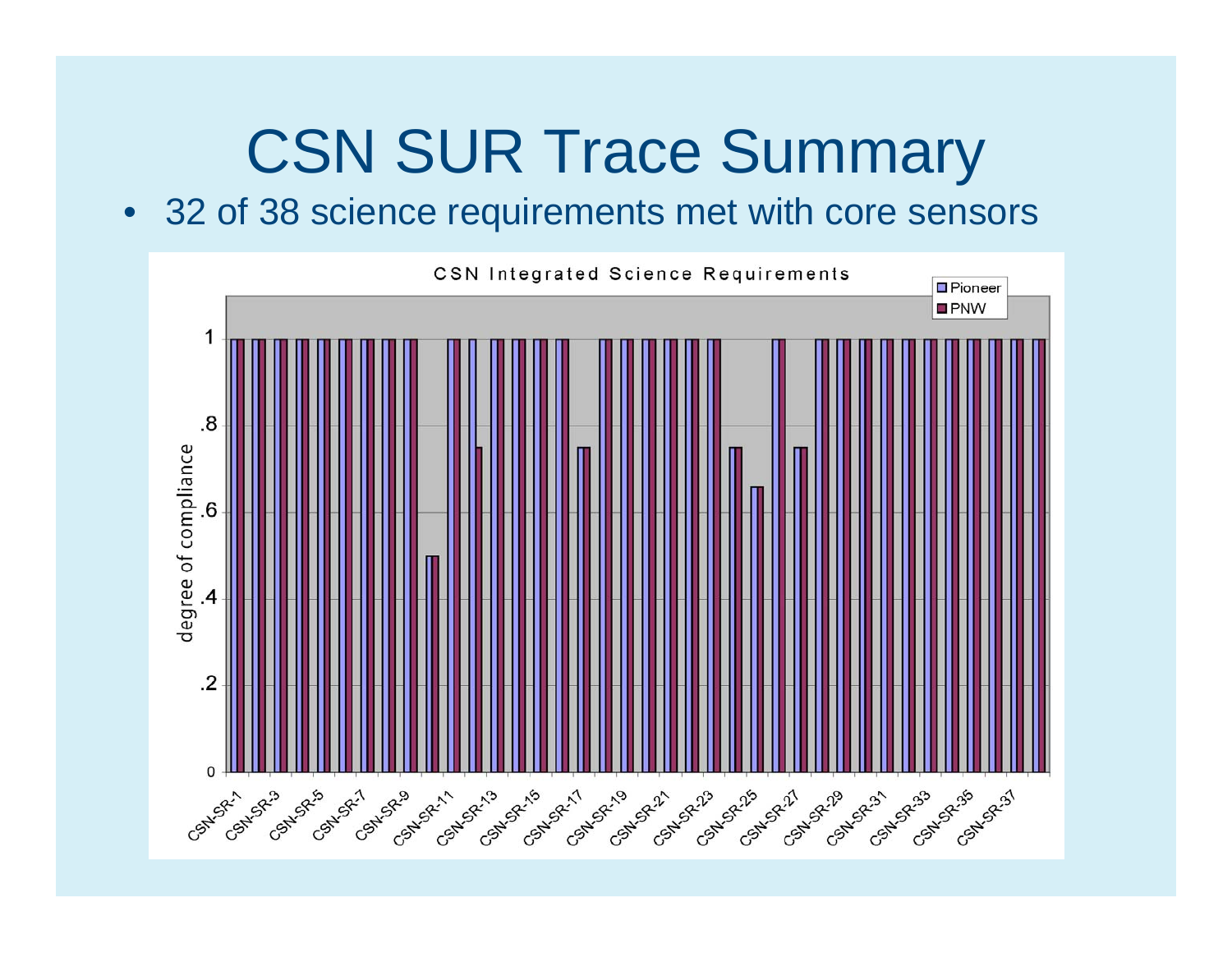## CSN SUR Trace Summary

- SR-10: Quantify acoustic and EM noise
	- Feasible in lab, difficult in-situ
- SR-12: Internal storage capacity of 6 months
	- Problematic for highest data rates on cabled nodes
- SR-17: Maintain sensors for 6 month duration
	- Some sensors will degrade with time
- SR-24: High-resolution observations in upper 150 m
	- Response time of some sensors will limit resolution
- SR-25: Multi-disciplinary observations to seafloor
	- 10 of 15 sensors can be accommodated on deep profilers
- SR-27: Mulit-disciplinary water column sensors
	- 12 of 16 measurements accommodated with core sensors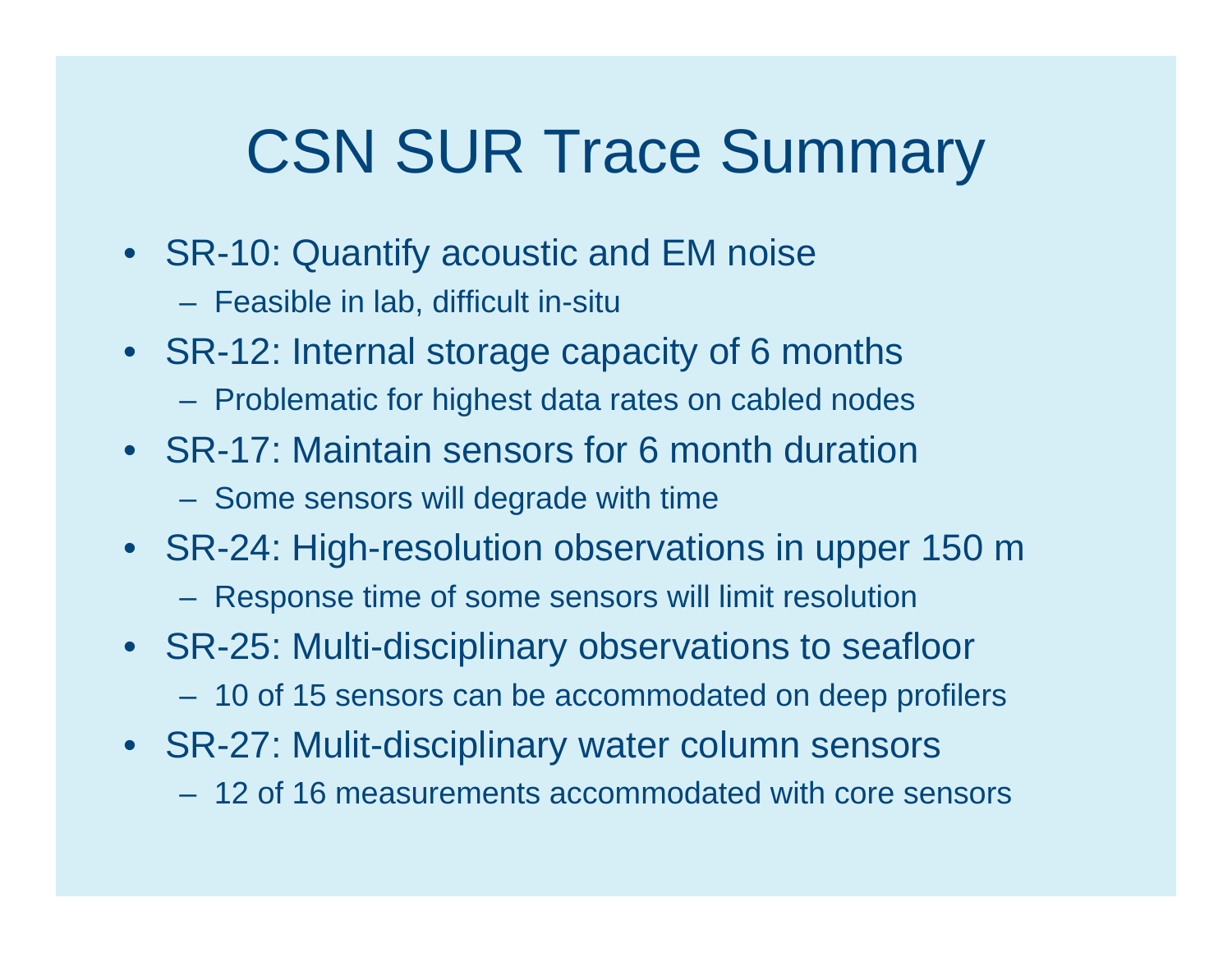## CSN SUR Trace Summary

• 27 of 32 site-specific requirements met with core sensors

#### Pioneer



### **Endurance**